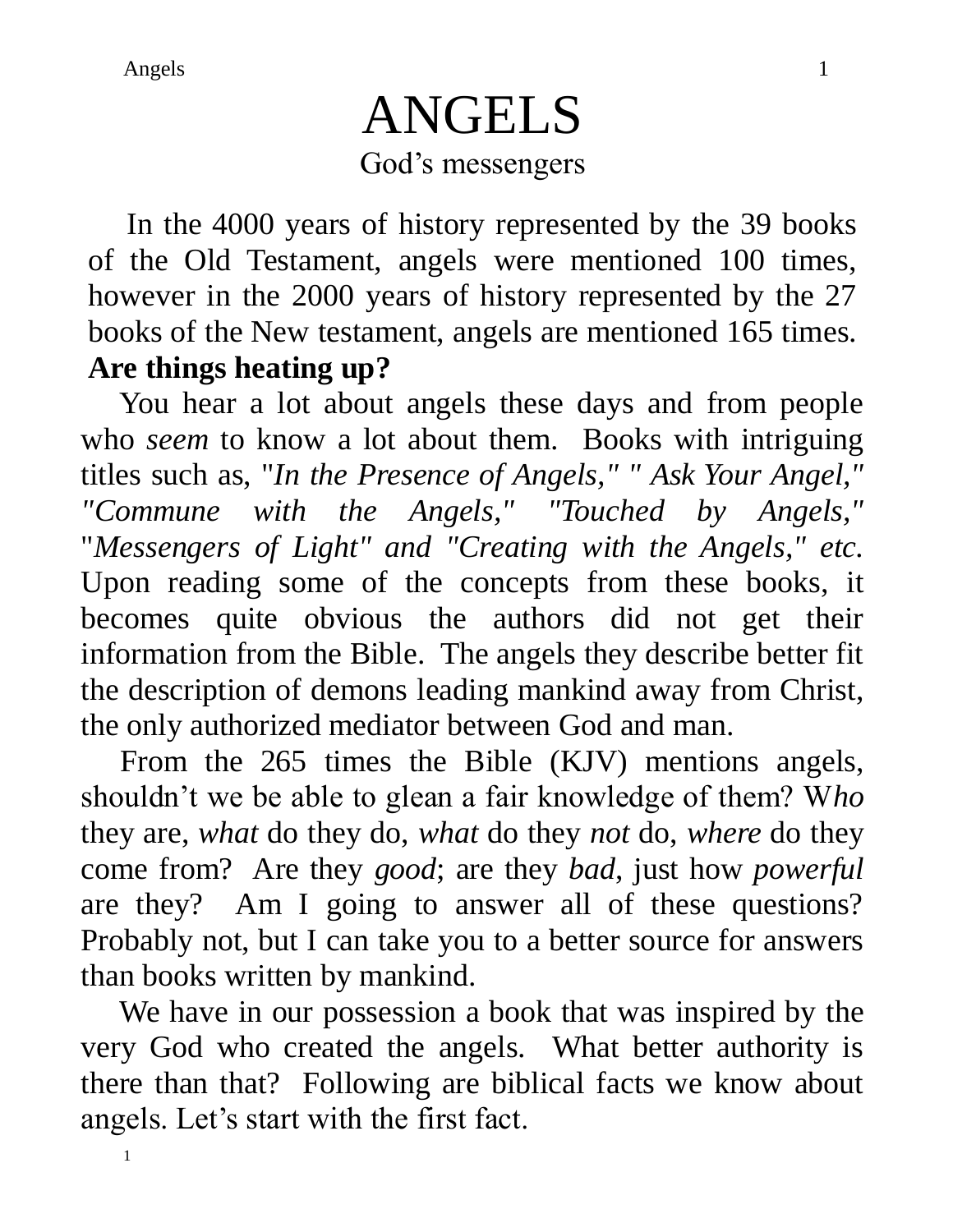#### **WHAT ARE ANGELS?**

#### *1. God's word tells us they are created beings:*

**Ps. 148:5:** "Let them praise the name of the LORD: for he commanded, and *they were created.*"

**John 1:3:** "All things were made by him; and *without* him was not any thing made that was made."

#### *2. When were they created?*

We don't know when, but we do know they were present when the earth was formed:

**Job 38:7:** (Speaking about the creation). "When the morning stars sang together, and all the sons of God shouted for joy?"

**3.** *What is our present position in relation to angels?* **Ps. 8:4-5:** "What is man, that thou art mindful of him? And the son of man, that thou visited him? For thou hast made him a little lower than the angels, and hast crowned him with glory and honor." Also see Hebrews. 2:6-10.

# **4.** *What is our future relationship to angels?*

**I Cor. 6:2-3:** "Do ye not know that the saints shall judge the world? And if the world shall be judged by you, are ye unworthy to judge the smallest matters? Know ye not that we shall judge angels? How much more things that pertain to this life?"

# **What Are The Characteristics Of Angels?** *5. They are immortal:*

**Ps. 148:6:** (Speaking of angels) "He hath also *established*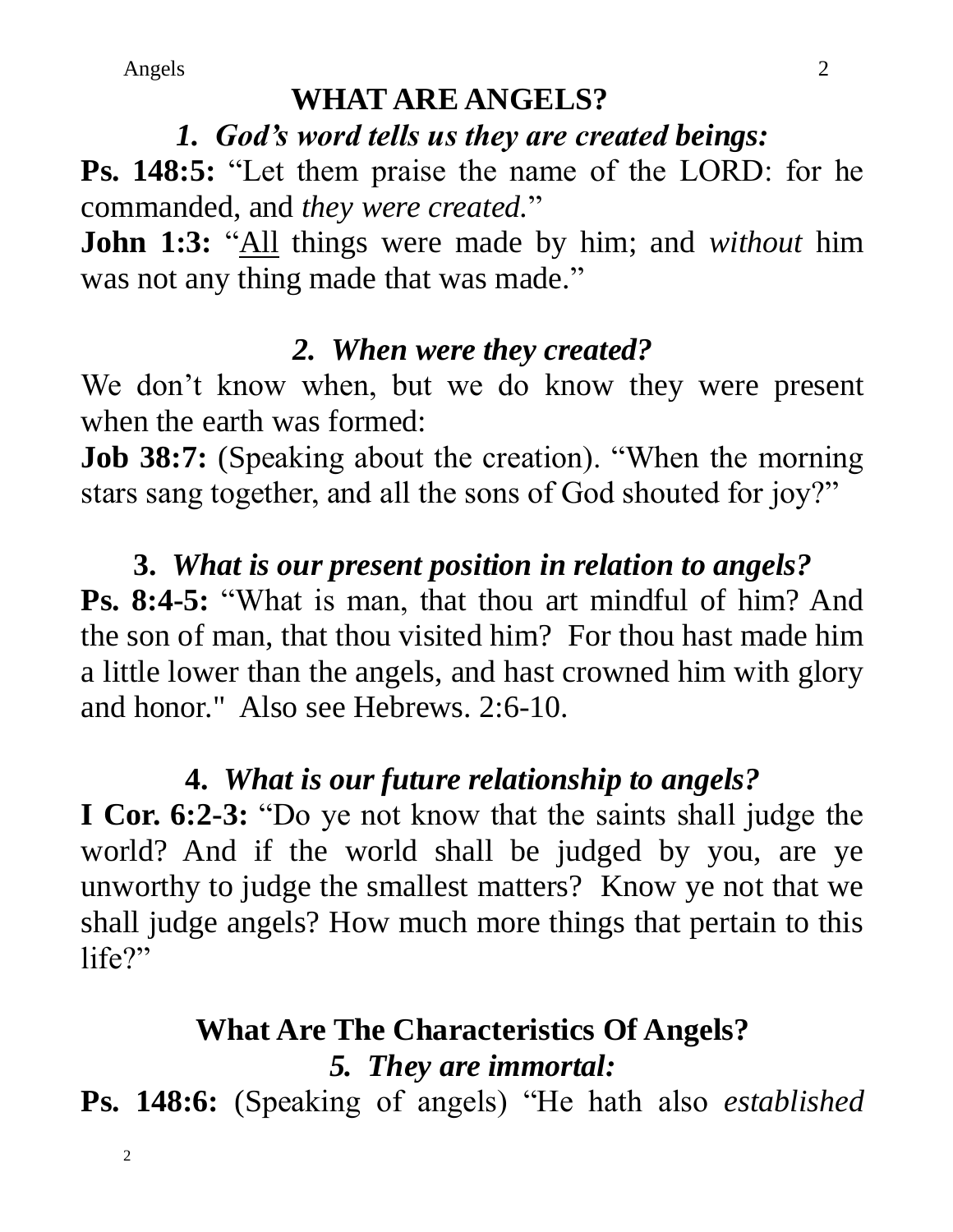*them forever and ever*: he hath made a decree which shall not pass."

Luke 20:36: (Speaking of the resurrection of the just) "Neither can they die any more: for they are *equal unto the angels*; and are the children of God, being the children of the resurrection."

## *6. They are spirit beings:*

**Heb. 1:14:** (Speaking of angels) "Are they not all ministering spirits---"

**Ps. 104:4:** (God) "Who maketh his angels spirits; his ministers a flaming fire."

# *7. Being spirits they are invisible, but can manifest themselves in visible forms:*

**Heb 13:2:** "Be not forgetful to entertain strangers: for thereby some have entertained angels unawares."

*How many angels have you unknowingly conversed with?*

**II Kings 6:16-17:** (When surrounded by the enemy) "And he answered, Fear not: for they that be with us are more than they that be with them**.** And Elisha prayed, and said, 'LORD, I pray thee, open his eyes, that he may see.' And the LORD opened the eyes of the young man; and he saw: and, behold, the mountain was full of horses and chariots of fire round about Elisha."

# *8. They are extremely powerful:*

**Ps. 103:20:** "Bless the LORD, ye his angels, that excel in strength, that do his commandments, hearkening unto the voice of his word." (Also II Tim. 1:7)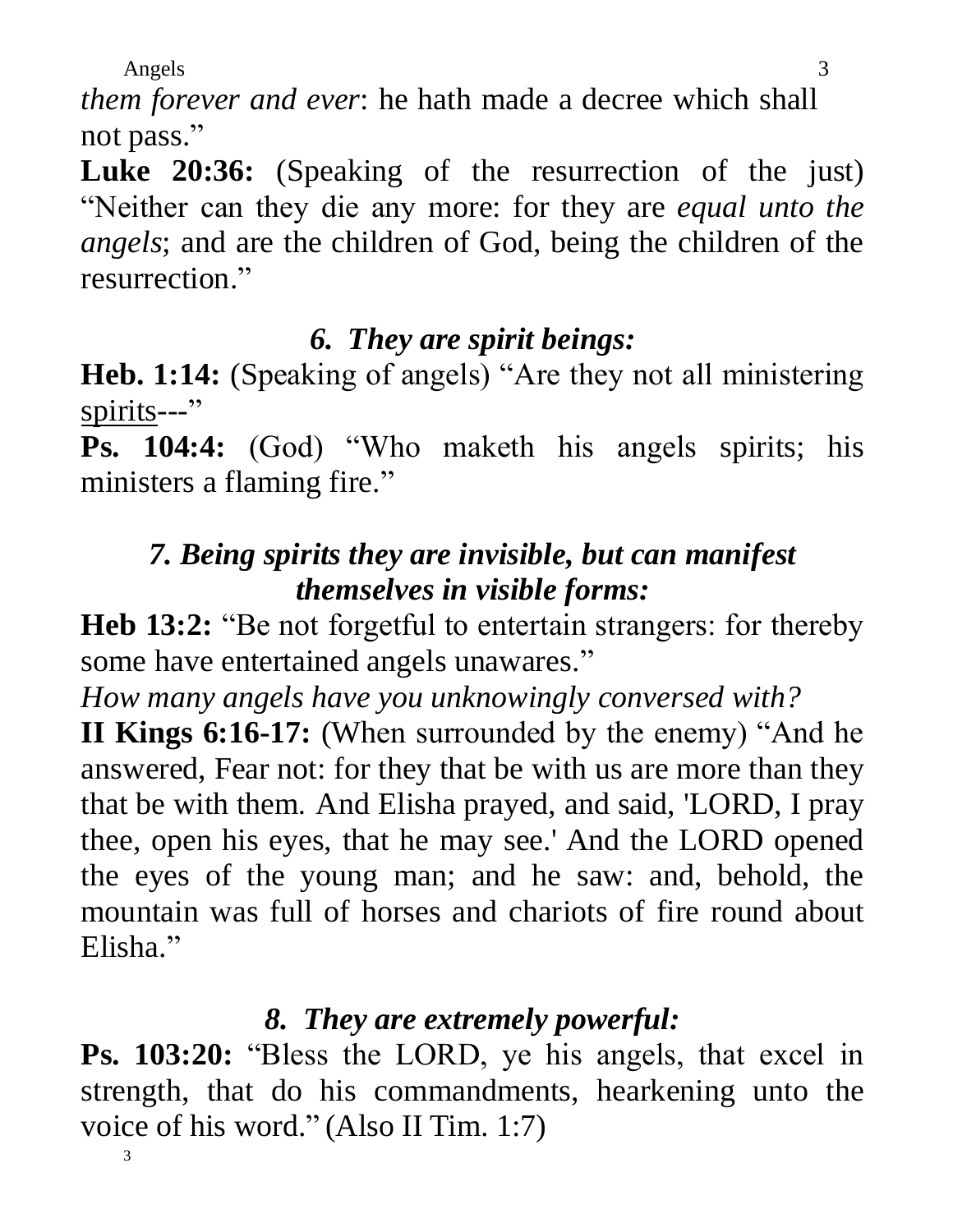## .*9. No angel is powerful enough to separate us from God:*

**Rom. 8:38-39:** "For I am persuaded, that neither death, nor life, *nor angels*, nor principalities, nor powers, nor things present, nor things to come, nor height, nor depth, nor any other creature, shall be able to separate us from the love of God, which is in Christ Jesus our Lord."

## *10. They are not omnipresent, but do have freedom of movement:*

**Dan. 9:21 AMP:** "While I was speaking in prayer, the man Gabriel, whom I had seen in the former vision, being caused to *fly swiftly, came near to me* and touched me about the time of the evening sacrifice."

#### *11. Their number is beyond counting:*

**Rev. 5:11:** "And I beheld, and I heard the voice of many angels round about the throne and the beasts and the elders: and the number of them was ten thousand times ten thousand, and thousands of thousands."

**Dan. 7:10:** "A fiery stream issued and came forth from before him: a thousand thousands ministered unto him, and ten thousand times ten thousand stood before him: the judgment was set, and the books were opened." (Also Heb. 12:22).

#### *12. They have emotions:*

**Luke 15:10:** "Likewise, I say unto you, there is joy in the presence of the angels of God over one sinner that repents."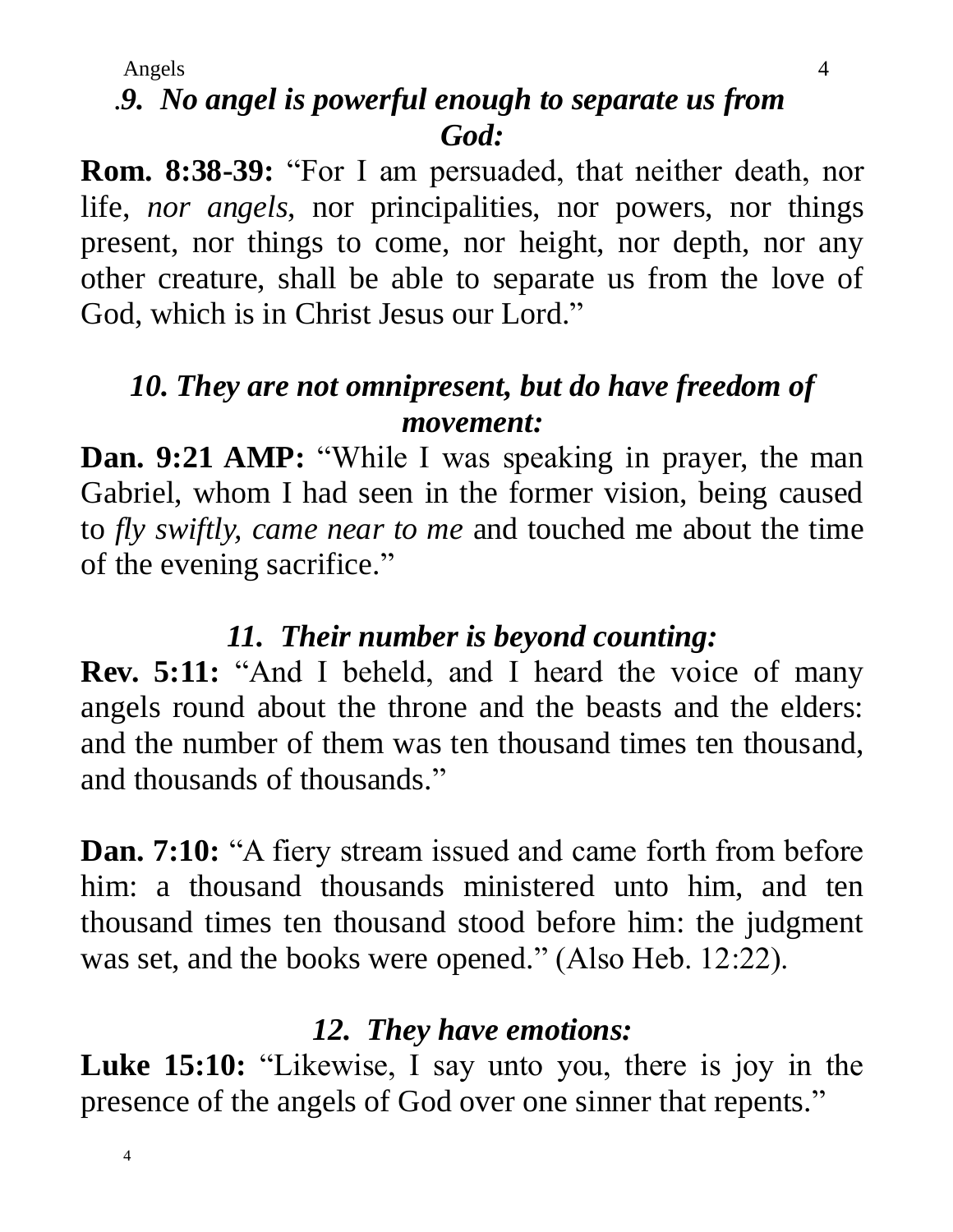#### *13. They do not marry:*

**Matt. 22:30:** "For in the resurrection they (*mankind being then spiritual*) neither marry, nor are given in marriage, but are as the angels of God in heaven."

# *14. They are individuals who have free will to obey or disobey:*

**Ps. 103:20:** "Bless the LORD, ye his angels, that excel in strength, that do his commandments, hearkening unto the voice of his word."

**Rev. 12:7:** "And there was war in heaven: Michael and his angels fought against the dragon; and the dragon fought and his angels."

# **15***. They are intelligent:*

**II Sam. 14:20** (speaking to King David) "My lord has wisdom like the *wisdom of the angel of God…"* 

# *16. They are not all knowing:*

Matt. 24:36 "But of that day and hour (Christ's return) knoweth no man, no, not the angels of heaven, but my Father only."

## *17. They are very curious:*

**I Peter 1:10-12** "The prophets, who prophesied of the grace which was intended for you, searched and inquired earnestly about this salvation.

11 "They sought [to find out] to whom or when this was to come, which the Spirit of Christ working within them was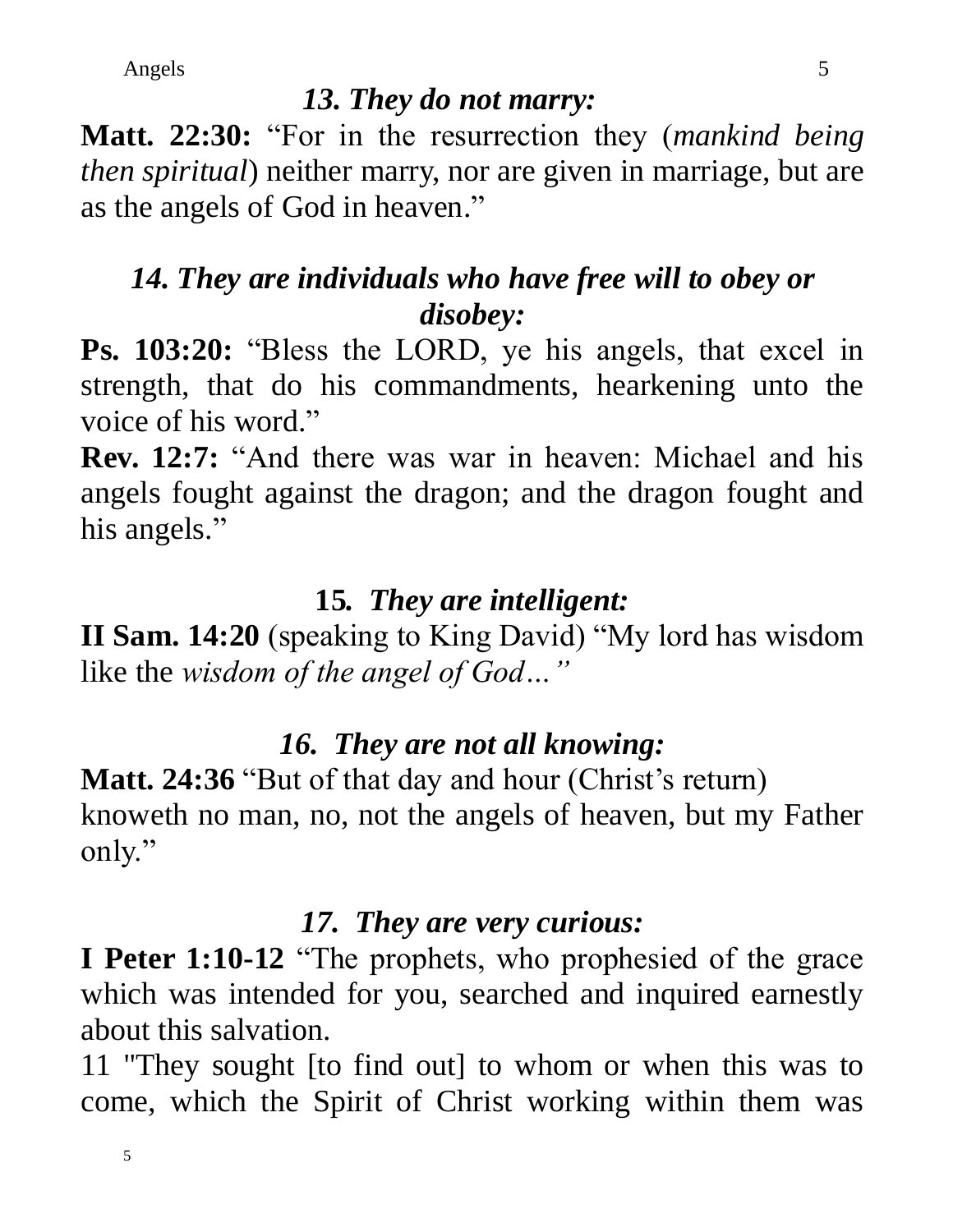6

indicating when He predicted the sufferings of Christ and the glories that should follow [them].

12 "It was then disclosed to them (the prophets) that the services they were rendering were not meant for themselves and their period of time, but for you. [It is these very] things which have now already been made known plainly to you; by those who preached the good news (the Gospel) to you, by the [same] Holy Spirit sent from heaven. *Into these things [the very] angels long to look*!" AMP

#### *18. They are not to be worshipped:*

**Rev. 19:10** "And I fell at his feet to worship him. And he said unto me, *See thou do it not:* I am thy fellow servant, and of thy brethren that have the testimony of Jesus."

Rev. 22:8-9 "I fell down to worship before the feet of the angel, which showed me these things.

9 Then saith he unto me, *See thou do it not*: for I am thy fellow servant, and of thy brethren."

Col. 2:18 NIV "Do not let anyone who delights in false humility and the worship of angels disqualify you for the prize. Such a person goes into great detail about what he has seen, and his unspiritual mind puffs him up with idle notions."

#### **WHAT IS THEIR FUNCTION?** *19. They are messengers of God:*

**Luke 1:11-13:** "And there appeared unto him an angel of the Lord standing on the right side of the altar of incense.

12 "And when Zacharias saw him, he was troubled, and fear fell upon him.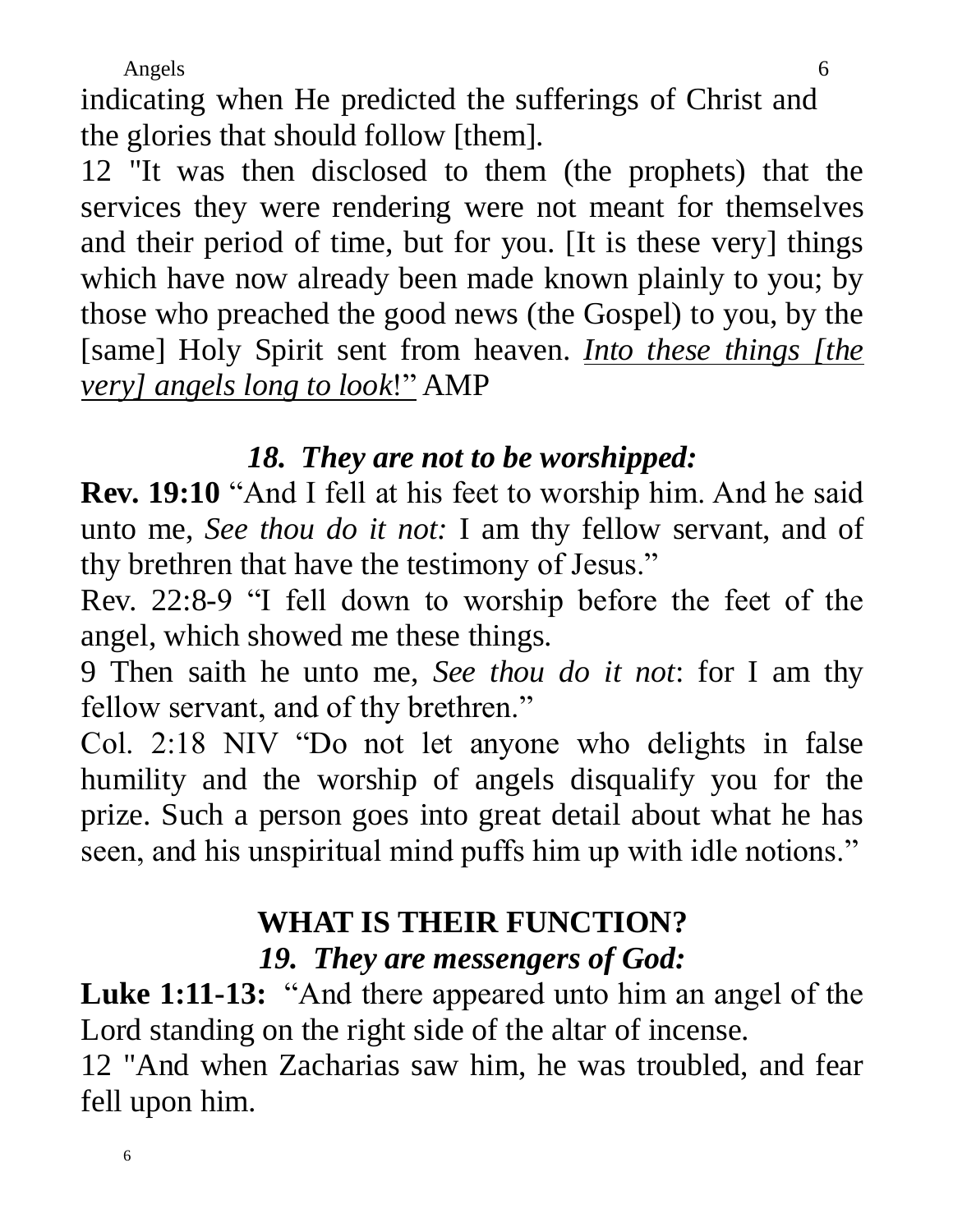7

13 "But the angel said unto him, Fear not, Zacharias: for *thy prayer is heard*; and thy wife Elisabeth shall bear thee a son, and thou shalt call his name John."

**Acts 10:3-4:** "He saw in a vision evidently about the ninth hour of the day an angel of God coming in to him, and saying unto him, Cornelius.

4 "And when he looked on him, he was afraid, and said, What is it, Lord? And he said unto him, *Thy prayers and thine alms are come up for a memorial before God."*

## *20. They deliver instructions from God:*

**Acts 8:26** "And the angel of the Lord spoke unto Philip, saying, *Arise, and go* toward the south unto the way that goeth down from Jerusalem unto Gaza, which is desert."

## *21. They deliver messages of encouragement from God in the storms of life:*

**Acts 27:23-25:** "For this [very] night there stood by my side an angel of the God to Whom I belong and Whom I serve and worship,

24 "And he said, Do not be frightened, Paul! It is necessary for you to stand before Caesar; and behold, God has given you all those who are sailing with you.

25 "So keep up your courage, men, for I have faith (complete confidence) in God that it will be exactly as it was told me" AMP (also Mark 1:13).

## *22. They guard His chosen ones against danger:*

**Matt. 18:10:** "Take heed that ye despise not one of these little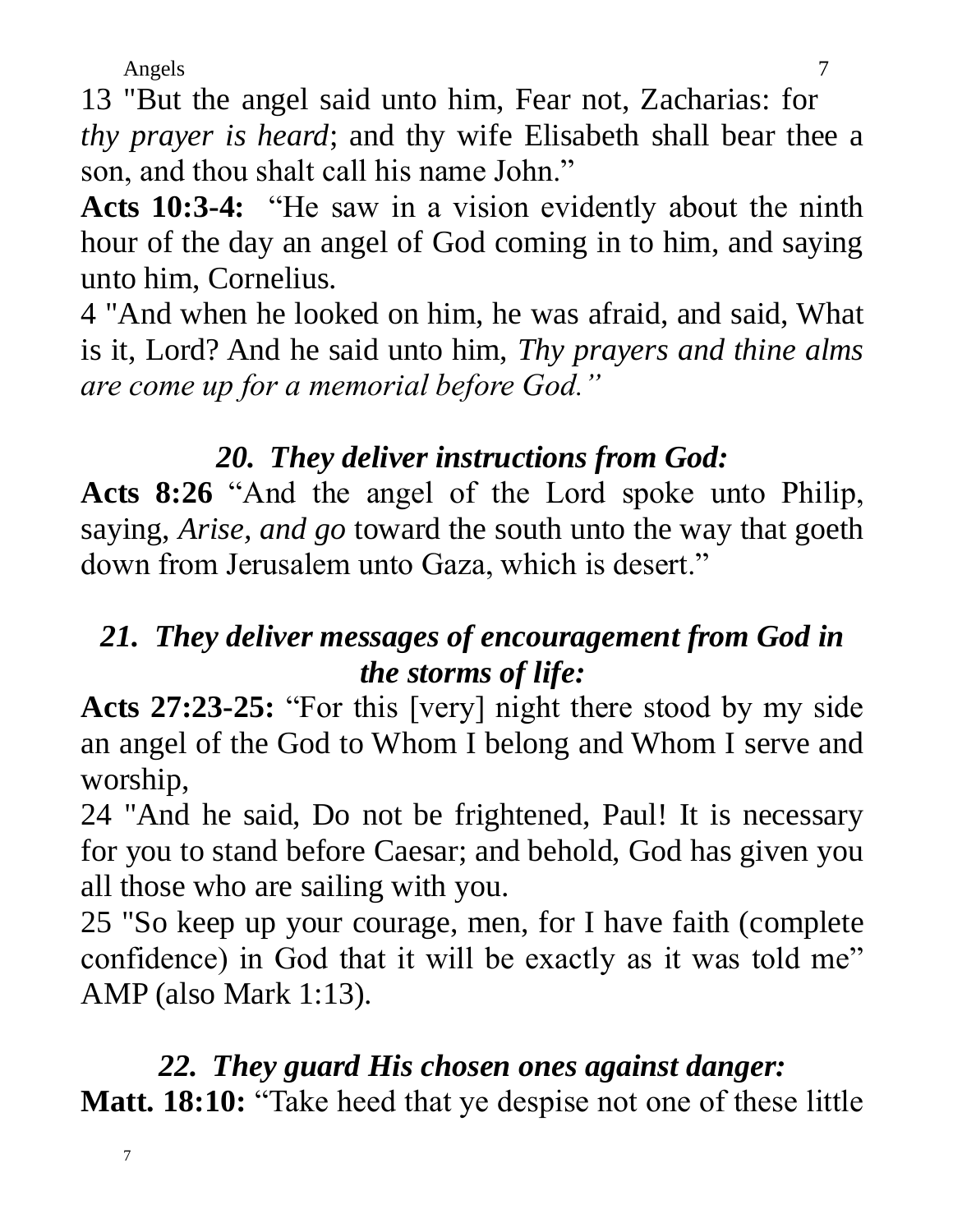ones; for I say unto you, that in heaven their angels do always *behold the face* of my Father which is in heaven."

**Ps. 91:9-11:** "Because you have made the Lord your refuge, and the Most High your dwelling place,

10 "There shall no evil befall you, nor any plague or calamity come near your tent.

11 "For He will give *His angels [especial] charge over you* to *accompany* and *defend and preserve you* in all your ways [of obedience and service]." AMP

#### **23.** *They are not our accusers:*

**II Peter 2:11** "Whereas angels, which are greater in power and might, bring not railing accusation against them (evil men) before the Lord."

#### **24.** *God's churches has angels:*

**Rev. 1:20 "**The mystery of the seven stars which thou sawest in my right hand, and the seven golden candlesticks. The seven stars are the angels of the seven churches: and the seven candlesticks which thou sawest are the seven churches."

# *25. They do battle against the forces of evil:*

**Dan. 10:13:** "But the prince of the kingdom of Persia withstood me one and twenty days: but, lo, Michael, one of the chief princes, came to help me; and I remained there with the kings of Persia."

**Jude 9:** "But Michael the archangel, when he disputed with the devil and argued about the body of Moses, did not dare pronounce against him a railing judgment, but said, 'The Lord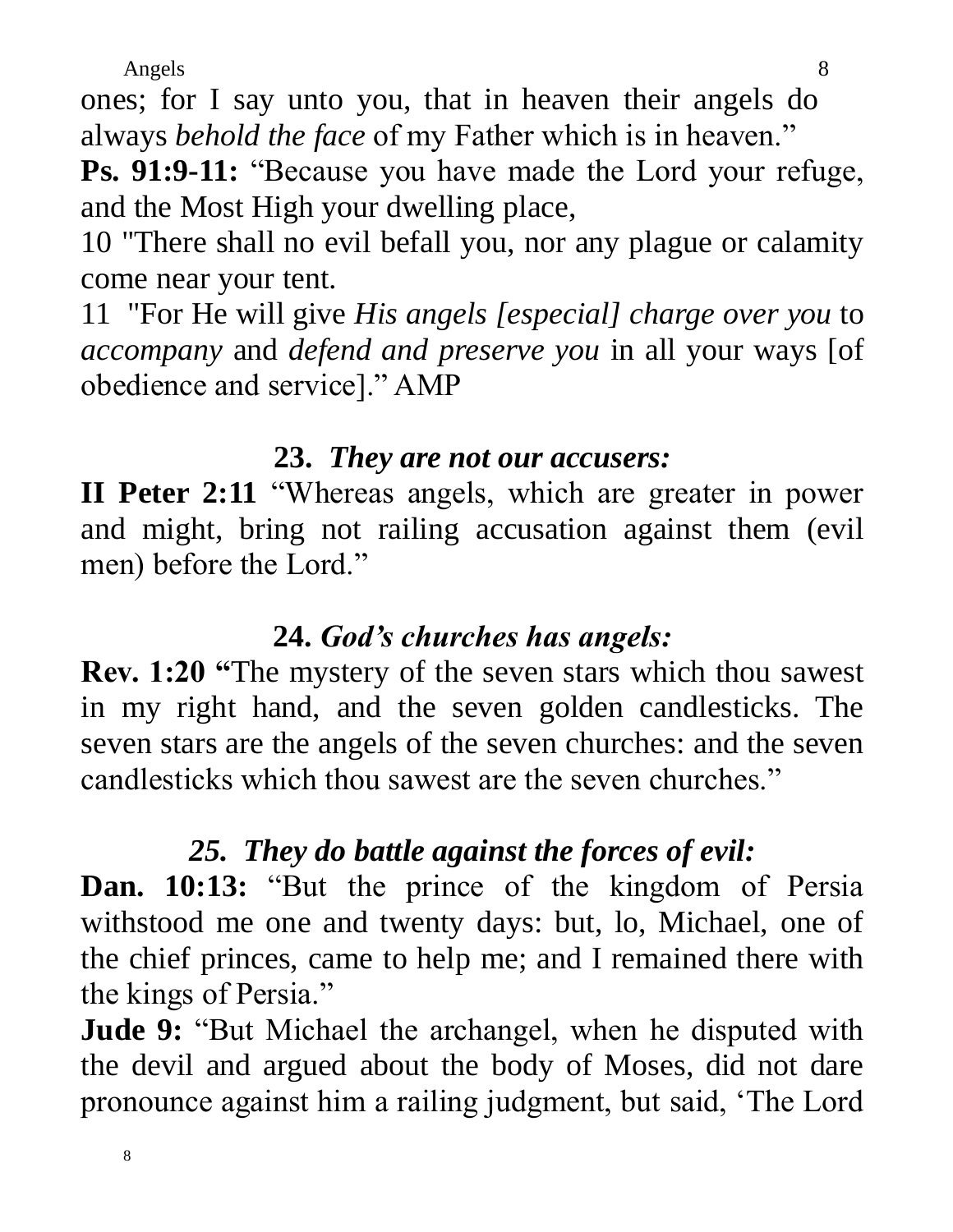rebuke you!'" NASU (Take note how even that great prince Michael dealt judiciously when disputing with that great evil one, shouldn't we do likewise?)

**Dan. 12:1:** "And at that time shall Michael stand up, the great prince which stands for the children of thy people: and there shall be a time of trouble, such as never was since there was a nation even to that same time: and at that time thy people shall be delivered, every one that shall be found written in the book." (Obviously, Michael knows God's appointed times and when it's time to act boldly).

**Rev. 12:7:** "…there was war in heaven: Michael and his angels fought against the dragon; and the dragon fought and his angels."

#### *26. They will be the reapers of the earth:*

Mark 13:27: "And then shall he send his angels, and shall gather together his elect from the four winds, from the uttermost part of the earth to the uttermost part of heaven."

#### **FALLEN ANGELS**

 There is so much more to be learned about God's angels, but no discussion on the subject should end without mentioning that great light bringer, (Lucifer) that became the great imposter, Satan, and deceived the whole world. God's word tells us that Satan is our adversary, whose ultimate aim is to destroy us; he is also a murderer, our tempter, and the father of lies. Therefore, when you detect a lie (especially in religion) remember where it comes from and what Satan's objective is.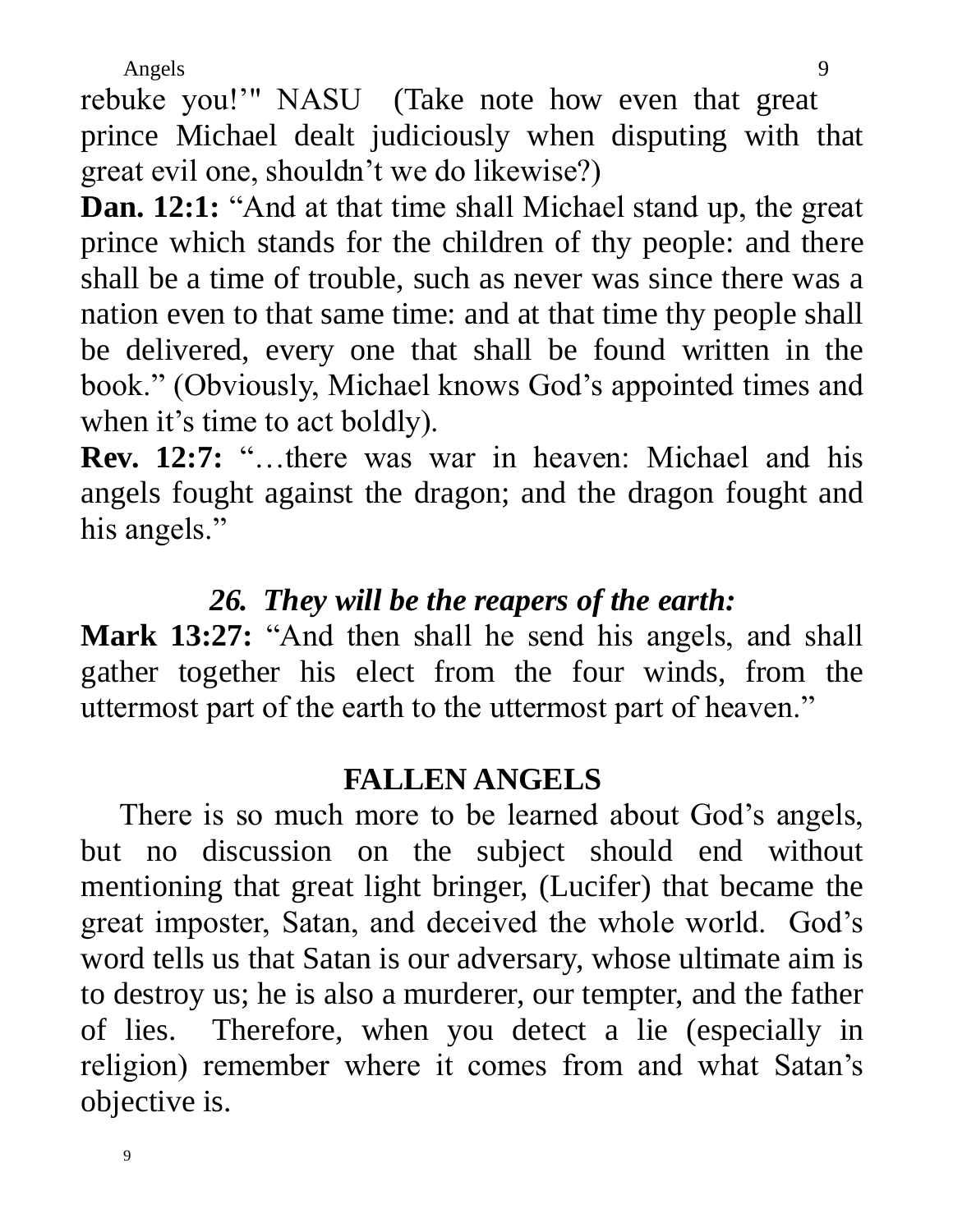## **27. Satan's fall**

**Ezek. 28:12-19 AMP:** "Son of man, take up a lamentation over the king of Tyre and say to him, Thus says the Lord God: You are the full measure and pattern of exactness [giving the finishing touch to all that constitutes completeness], full of wisdom and perfect in beauty.

13 "You were in Eden, the garden of God; every precious stone was your covering, the carnelian, topaz, jasper, chrysolite, beryl, onyx, sapphire, carbuncle, and emerald; and your settings and your sockets and engravings were wrought in gold. On the day that you were created they were prepared. [Gen. 3:14,15; Isa. 14:12-15; Matt. 16:23.]

14 "You were the anointed cherub that covers with overshadowing [wings], and I set you so. You were upon the holy mountain of God; you walked up and down in the midst of the stones of fire [like the paved work of gleaming sapphire stone upon which the God of Israel walked on Mount Sinai, Ex. 24:10.]

15 "You were blameless in your ways from the day you were created until iniquity and guilt were found in you.

16 "Through the abundance of your commerce you were filled with lawlessness and violence, and you sinned; therefore I cast you out as a profane thing from the mountain of God and the guardian cherub drove you out from the midst of the stones of fire.

17 "Your heart was proud and lifted up because of your beauty; you corrupted your wisdom for the sake of your splendor. I cast you to the ground; I lay you before kings; that they might gaze at you.

10 18 "You have profaned your sanctuaries by the multitude of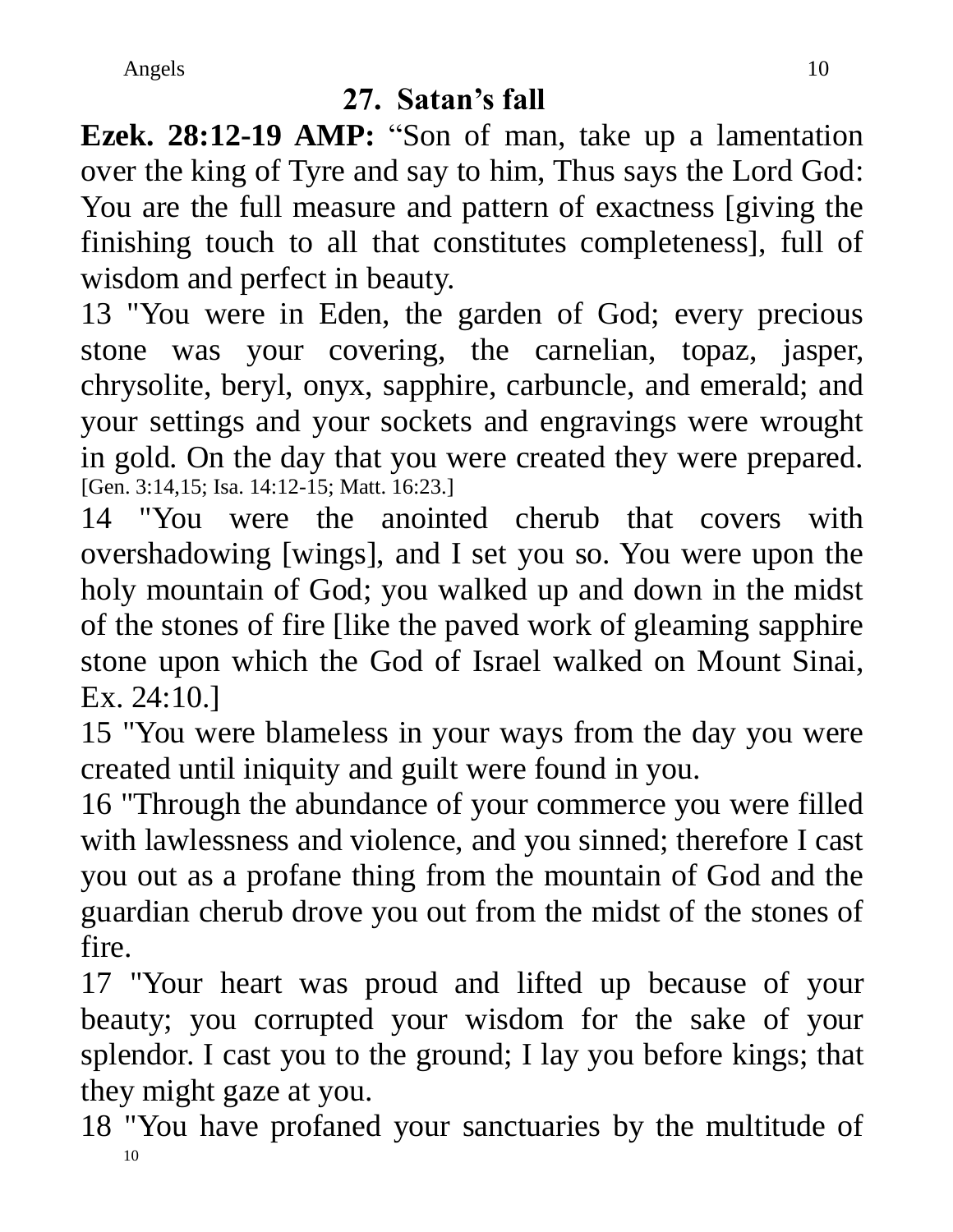your iniquities and the enormity of your guilt, by the unrighteousness of your trade. Therefore I have brought forth a fire from your midst; it has consumed you, and I have reduced you to ashes upon the earth in the sight of all who looked at you. (We must understand that God is not limited to linear time; He knows the end from the beginning and therefore often speaks of the conclusion of a matter as though it had already happened.)

19 "All who know you among the people are astonished and appalled at you; you have come to a horrible end and shall never return to being."

## **28. War in heaven:**

Satan attempted to go beyond the mountain of the Lord (the seat of His government) and take over the very heavenly throne of God.

**Rev. 12:7-11:** "And there was war in heaven: Michael and his angels fought against the dragon; and the dragon fought and his angels,

8 "And prevailed not; neither was their place found any more in heaven.

9 "And the great dragon was cast out, that old serpent, called the Devil, and Satan, which deceives the whole world: he was cast out into the earth, and his angels were cast out with him.

10 "And I heard a loud voice saying in heaven, Now is come salvation, and strength, and the kingdom of our God, and the power of his Christ; for the accuser of our brethren is cast down, which accused them before our God day and night.

11 "And they overcame him by the *blood* of the Lamb, and by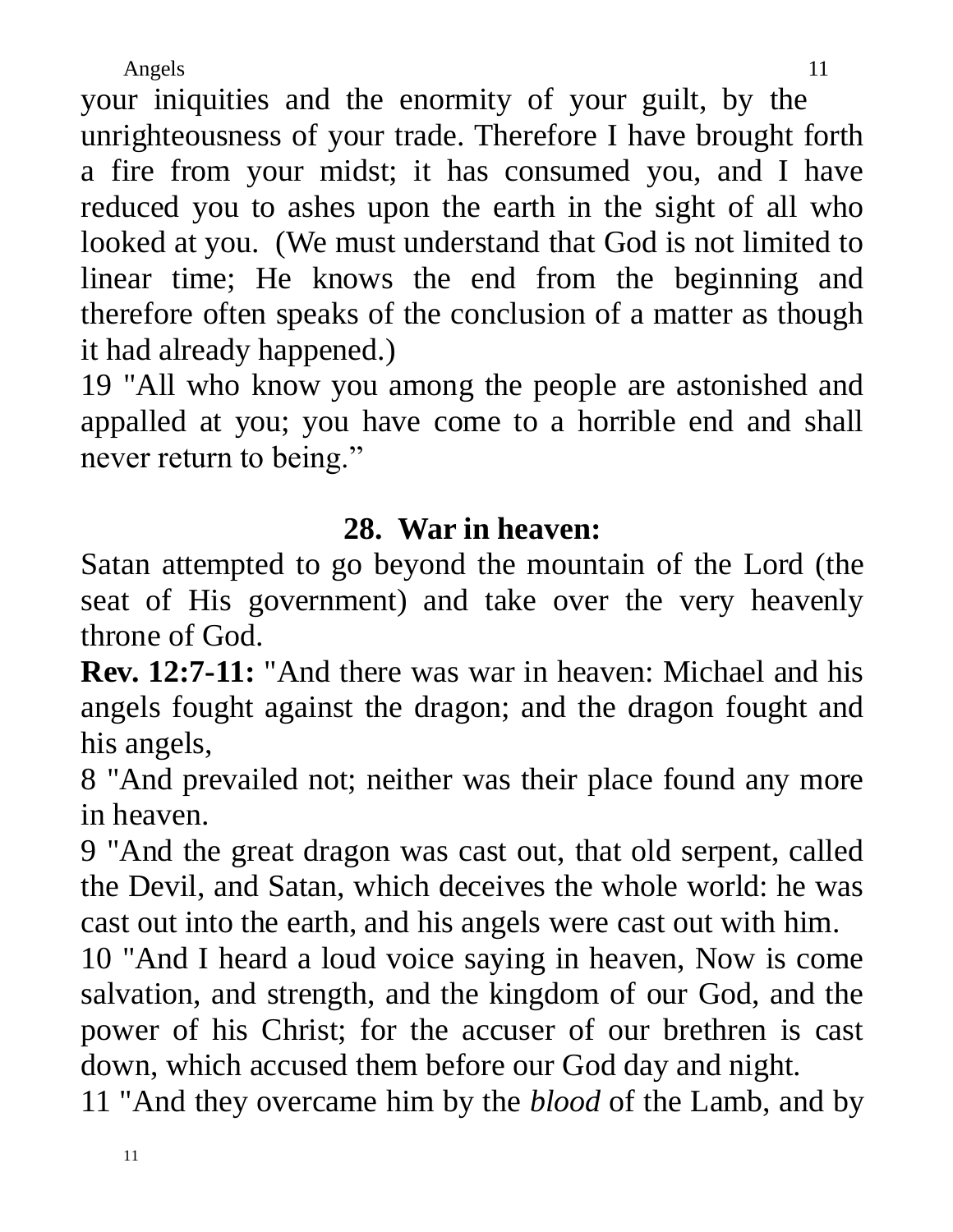the word of their *testimony*; (a declaration of His truth) and they loved not their lives unto the death."

That is why "...there is none other name under heaven given among men, whereby we must be saved" (Acts 4:12).

**Luke 10:18:** "And he (Jesus) said unto them, I beheld Satan as lightning fall from heaven."

#### **29. Angels who became demons:**

**II Peter 2:4:** "For if God spared not the angels that sinned, but cast them down to hell, and delivered them into chains of darkness, to be reserved unto judgment..."

**Jude 6:** "And the angels which kept not their first estate, but left their own habitation, he hath reserved in everlasting chains under darkness unto the judgment of the great day."

 The activities of demons are ever present and we must constantly be on guard for Satan is a roaring lion seeking whom he may destroy (I Peter 5:8). There are those who preach another Jesus, another gospel, even another spirit (II Cor. 11:4).

#### **30.** *Satan has his own ministers:*

**II Cor. 11:14:** "Therefore it is no great thing if his ministers also be transformed as the ministers of righteousness…"

As is all counterfeits, they will appear flawless, but will preach falsehoods, even performing great signs and lying wonders (II Thes. 2:9).

 We are therefore, forewarned to be very judicious of what we hear from the pulpit and constantly compare their words with God's word. "To the law and to the testimony: if they speak not according to this word, it is because there is no light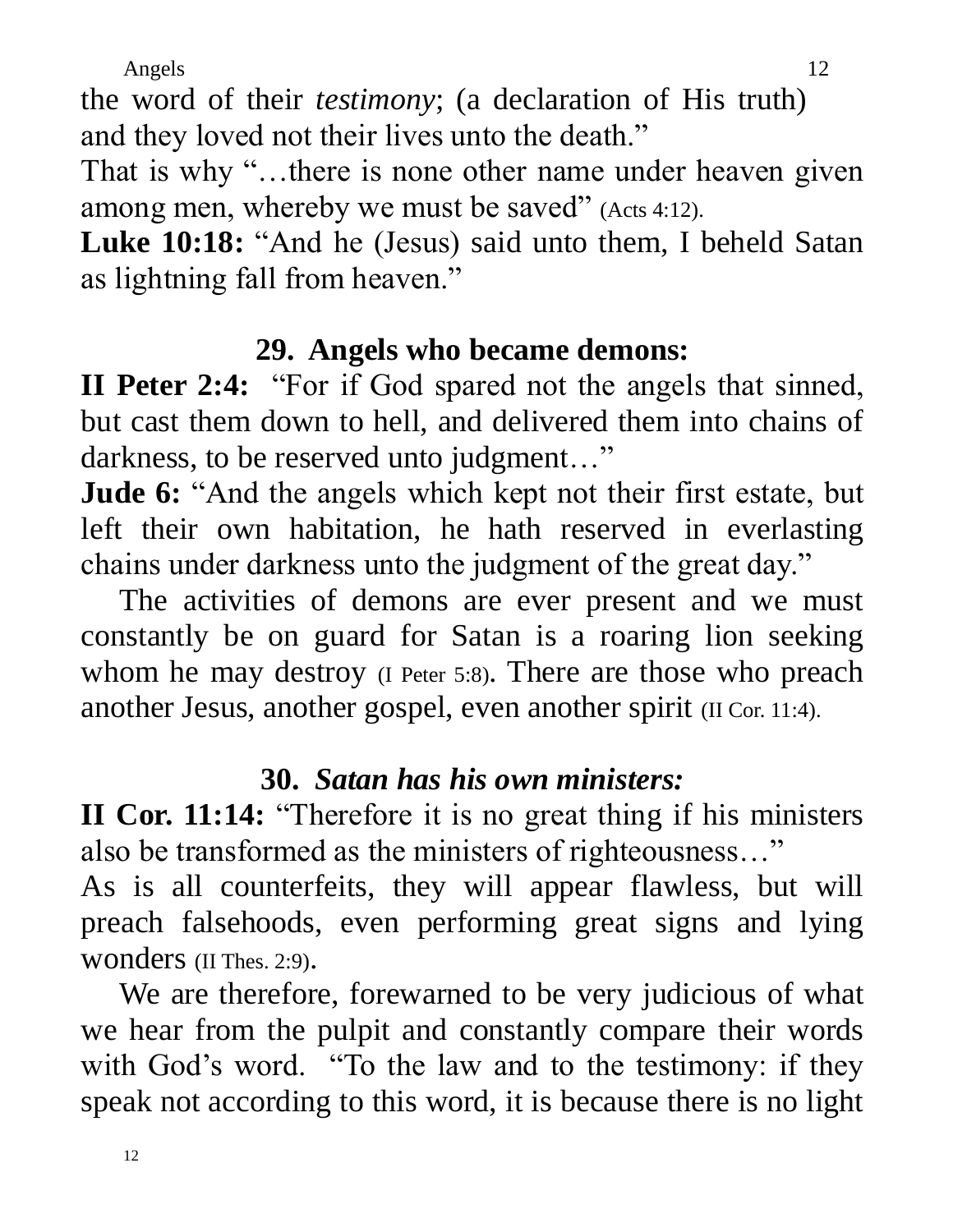Angels in them" (Isa 8:20).

## *31. Satan is the prince and ruler of this world.*

John 14:30 "Hereafter I will not talk much with you: for the prince of this world cometh, and hath nothing in me (Also see John 12:31 & 16:11).

#### **32. Satan can influence or even posses a person:**

The bible gives us many examples of this phenomenon such as Matthew 9:32-33 "As they went out, behold, they brought to him a dumb man possessed with a devil. And when the devil was cast out, the dumb spoke: and the multitudes marveled, saying, It was never so seen in Israel." other examples include: Mark 5:1-15; Matt.12:22; 15:22; 17:18, etc.

#### **33. Satan's end:**

 (This is an obvious parable designed to show that the end of Satan will be more catastrophic and dreadful than even the evil kings and rulers of the world.)

**Isa. 14:9-19 AMP:** "Sheol (Hades, the place of the dead) below is stirred up to meet you at your coming [O tyrant Babylonian rulers]; it stirs up the shades of the dead to greet you--even all the chief ones of the earth; it raises from their thrones [in astonishment at your humbled condition] all the kings of the nations.

10 All of them will [tauntingly] say to you, 'Have you also become weak as we are? Have you become like us?'

11 Your pomp and magnificence are brought down to Sheol (the underworld), along with the sound of your harps; the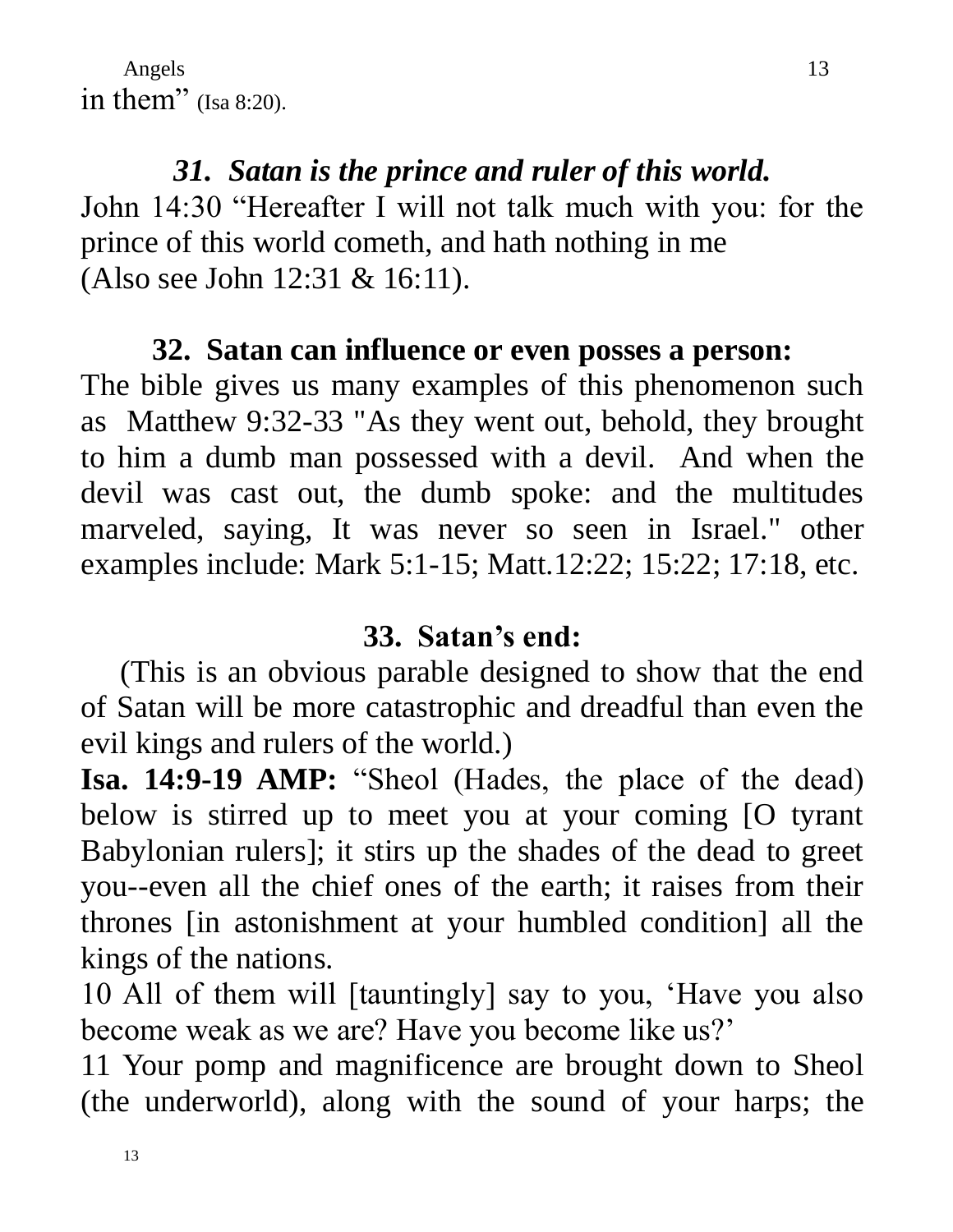maggots [which prey upon dead bodies] are spread out under you and worms cover you [O Babylonian rulers].

12 How have you fallen from heaven, O light-bringer and daystar, son of the morning! How you have been cut down to the ground, you who weakened and laid low the nations [O blasphemous, satanic king of Babylon!]

13 And you said in your heart, I will ascend to heaven; I will exalt my throne above the stars of God; I will sit upon the mount of assembly in the uttermost north.

14 I will ascend above the heights of the clouds; I will make myself like the Most High.

15 Yet you shall be brought down to Sheol (Hades), to the innermost recesses of the pit (the region of the dead).

16 Those who see you will gaze at you and consider you, saying, Is this the man who made the earth tremble, who shook kingdoms?

17 Who made the world like a wilderness and overthrew its cities, who would not permit his prisoners to return home?

18 All the kings of the nations, all of them lie sleeping in glorious array, each one in his own sepulcher. (Satan doesn't even get a proper burial.)

19 But you are cast away from your tomb like a loathed growth or premature birth or an abominable branch [of the family] and like the raiment of the slain; and you are clothed with the slain, those thrust through with the sword, who go down to the stones of the pit [into which carcasses are thrown], like a dead body trodden underfoot."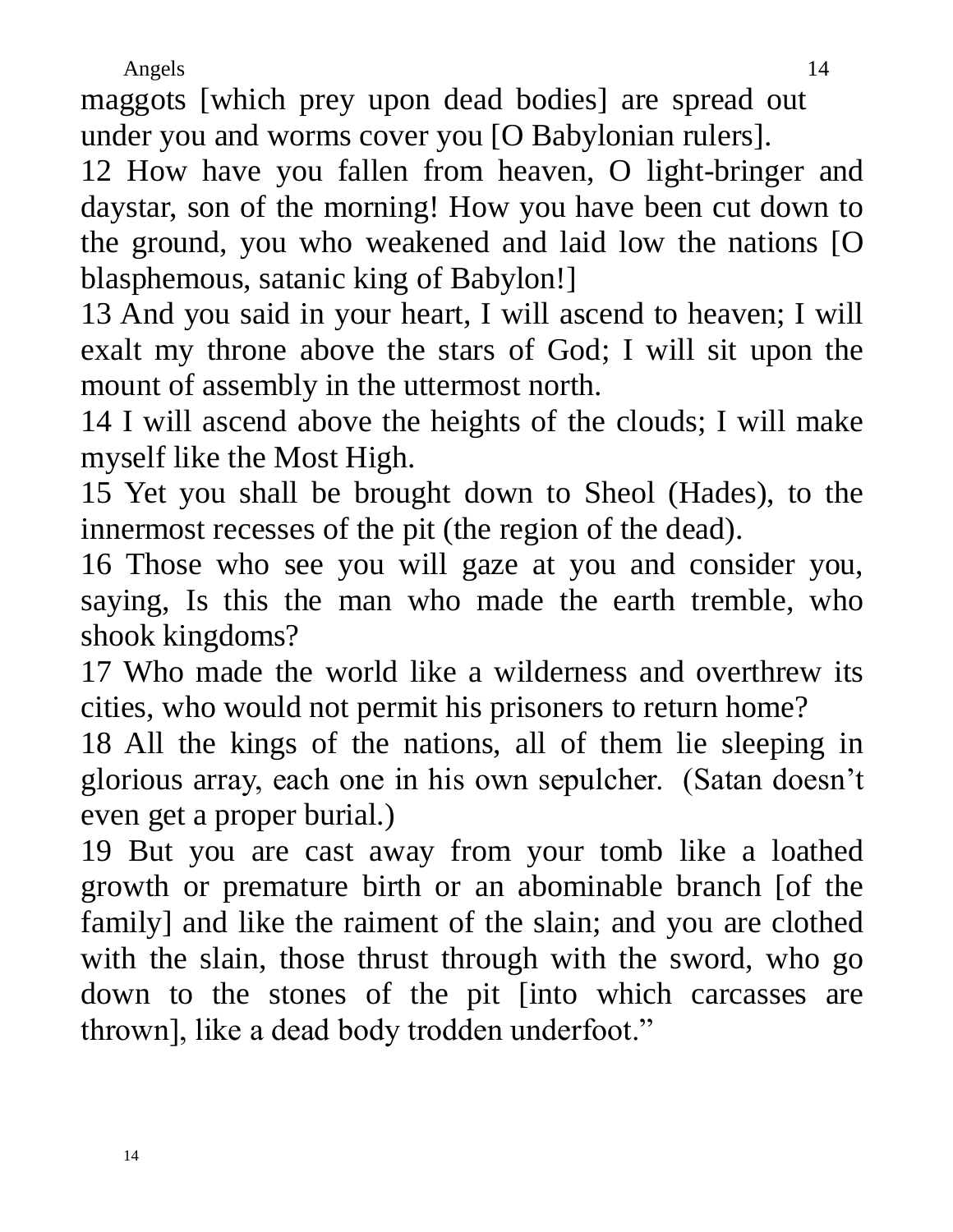# **What have we learned thus far?**

- 1. Angels are created beings.
- 2. They were present when the earth was formed.
- 3. They are immortal.
- 4. Mortal men are a little lower than the angels.
- 5. But, in the resurrection we will judge angels.
- 6. They are Spirit beings.
- 7. They are invisible but can take on many forms.
- 8. They are extremely powerful.

9. Even Satan's angels are not powerful enough to separate us from God's love.

- 10. They cannot be everywhere at once.
- 11. Their number is beyond our comprehension.

12. They are very intelligent, but there are many things they don't know.

- 13. They are emotional and can express joy or sadness.
- 14. They have free will to obey or disobey.

15. They are very curious and are thrilled to know God's plans.

- 16. They are not to be worshipped.
- 17. They are God's messengers.
- 18. They deliver instructions from God.
- 19. They deliver encouragement from God.
- 20. They guard and protect His chosen ones from danger.
- 21. They do battle against the forces of evil.
- 22. God's churches are watched over by angels.

23. Lucifer, a high ranking and powerful angel rebelled, and became our adversary.